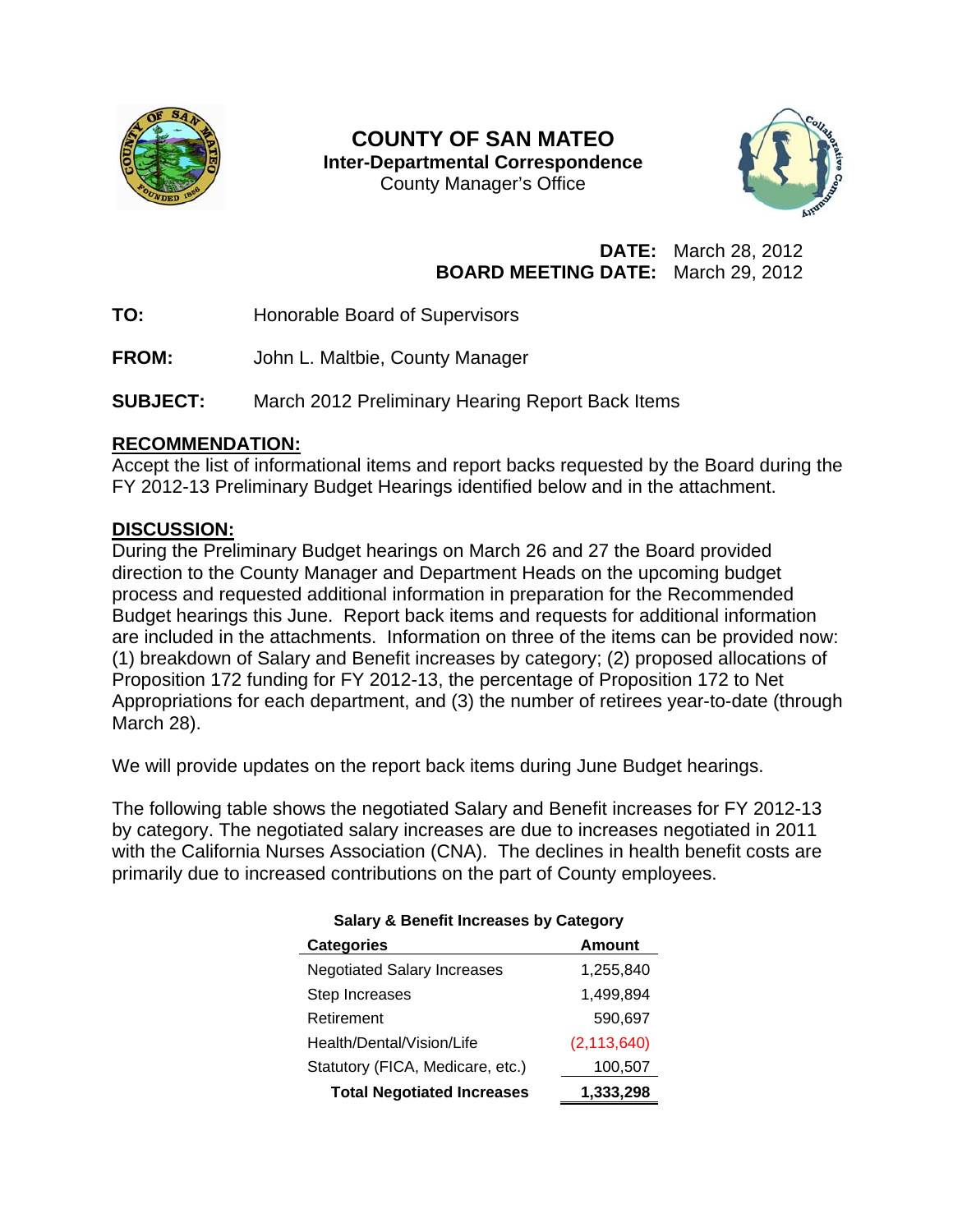For FY 2010-11, the County overmatched Proposition 172 by \$137 million. This calculation is done at the end of each fiscal year. The following table shows the proposed allocations of Proposition 172 for each department, each department's share of the overall Proposition 172 allocation, and the percentage of Proposition 172 to each department's operating budget:

|                                     | FY 2012-13<br><b>Prop 172</b><br><b>Allocation</b> | % of<br><b>Prop 172</b> | % of<br><b>Net</b><br><b>Approps</b> |
|-------------------------------------|----------------------------------------------------|-------------------------|--------------------------------------|
| <b>Public Safety Communications</b> | 2,132,097                                          | 3.7%                    | 23.5%                                |
| <b>District Attorney's Office</b>   | 9,582,122                                          | 16.6%                   | 37.2%                                |
| <b>Sheriff's Office</b>             | 26,755,327                                         | 46.5%                   | 15.3%                                |
| <b>Probation Department</b>         | 17,630,326                                         | 30.6%                   | 24.7%                                |
| Coroner's Office                    | 450,713                                            | 0.8%                    | 15.9%                                |
| <b>Health System</b>                | 1,011,626                                          | 1.8%                    | 0.2%                                 |
| Total                               | 57,562,211                                         | 100.0%                  | 100.0%                               |

For FY 2011-12, a total of 202 County employees have retired or declared their intention to retire on or before March 31, 2012. The following table shows the number of retirees by month:

| FY 11-12 Service   |     |  |  |  |
|--------------------|-----|--|--|--|
| <b>Retirements</b> |     |  |  |  |
| July               | 24  |  |  |  |
| August             | 10  |  |  |  |
| September          | 10  |  |  |  |
| October            | 13  |  |  |  |
| November           | 3   |  |  |  |
| December           | 17  |  |  |  |
| Januarv            | 14  |  |  |  |
| Februarv           | 12  |  |  |  |
| March              | 99  |  |  |  |
| Total              | 202 |  |  |  |

#### **Attachment:**

FY 2012-13 Preliminary Budget Hearings Report Back Items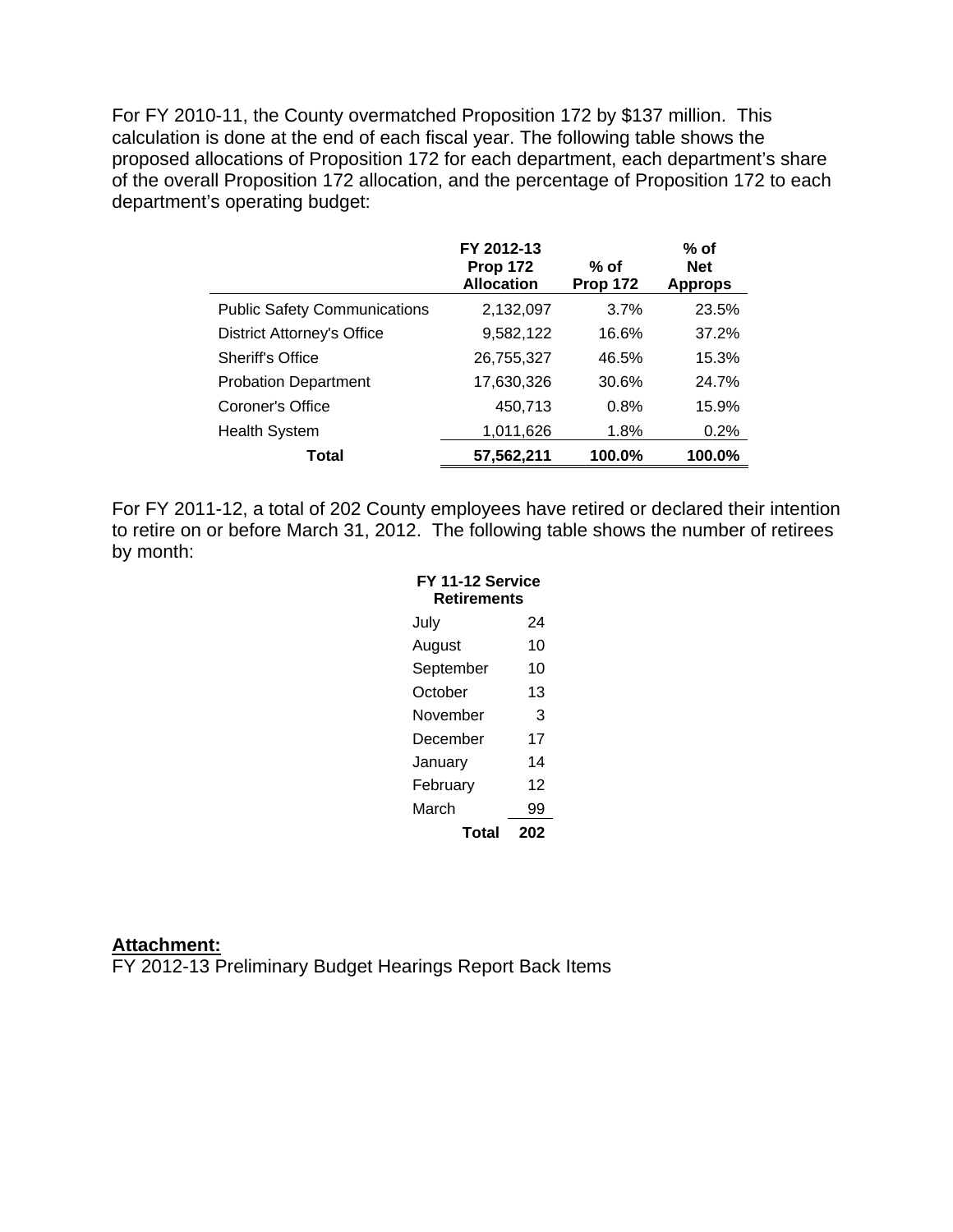#### **FY 2012-13 PRELIMINARY BUDGET HEARINGS MARCH REPORT BACK ITEMS**

| <b>Department</b>                                     | <b>Topic</b>                                                                                                                             | <b>Due Date</b>   |
|-------------------------------------------------------|------------------------------------------------------------------------------------------------------------------------------------------|-------------------|
| <b>County Manager</b>                                 | Incorporate regular Criminal Justice Realignment<br>updates within County Manager's Report                                               | <b>April 2012</b> |
| <b>County Manager</b>                                 | Provide update on Circle Star leasing progress                                                                                           | <b>April 2012</b> |
| <b>Public Works</b>                                   | Summarize contractual obligation with regards to<br>Devil's Slide                                                                        | <b>April 2012</b> |
| <b>County Manager</b>                                 | Summarize the Governor's Budget May Revision<br>cuts and impacts to services                                                             | <b>May 2012</b>   |
| <b>Human Services</b>                                 | Summarize and project impacts of proposed<br><b>State reductions to CalWORKS</b>                                                         | <b>May 2012</b>   |
| <b>Information Services</b>                           | Summarize Virtual Desktop Instance (VDI)<br>concept and pilot rollout                                                                    | <b>May 2012</b>   |
| <b>Agricultural</b><br>Commissioner/<br><b>Sealer</b> | Develop fee increase proposal                                                                                                            | <b>June 2012</b>  |
| <b>Assessor County</b><br><b>Clerk Recorder</b>       | Evaluate Appraiser staffing and appeals backlog,<br>including a comparative analysis of other<br>counties                                | <b>June 2012</b>  |
| <b>Assessor County</b><br><b>Clerk Recorder</b>       | Identify Prop. 90 exemption options and potential<br>administrative fee to cover costs                                                   | <b>June 2012</b>  |
| <b>County Manager</b>                                 | Status report on economic development plan,<br>including potential integration of Real Property<br>and Housing and Community Development | <b>June 2012</b>  |
| <b>County Manager</b>                                 | Financial report back on the Private Defender<br>contract                                                                                | <b>June 2012</b>  |
| <b>Health</b>                                         | Incorporate funding for up to 96 additional long-<br>term care beds in the hospital                                                      | <b>June 2012</b>  |
| <b>Human Resources</b>                                | Summarize succession planning efforts                                                                                                    | <b>June 2012</b>  |
| <b>Human Services</b>                                 | Identify child care funding options to backfill state<br>losses                                                                          | <b>June 2012</b>  |
| <b>Information Services</b>                           | Status report on centralization of Core IT                                                                                               | <b>June 2012</b>  |